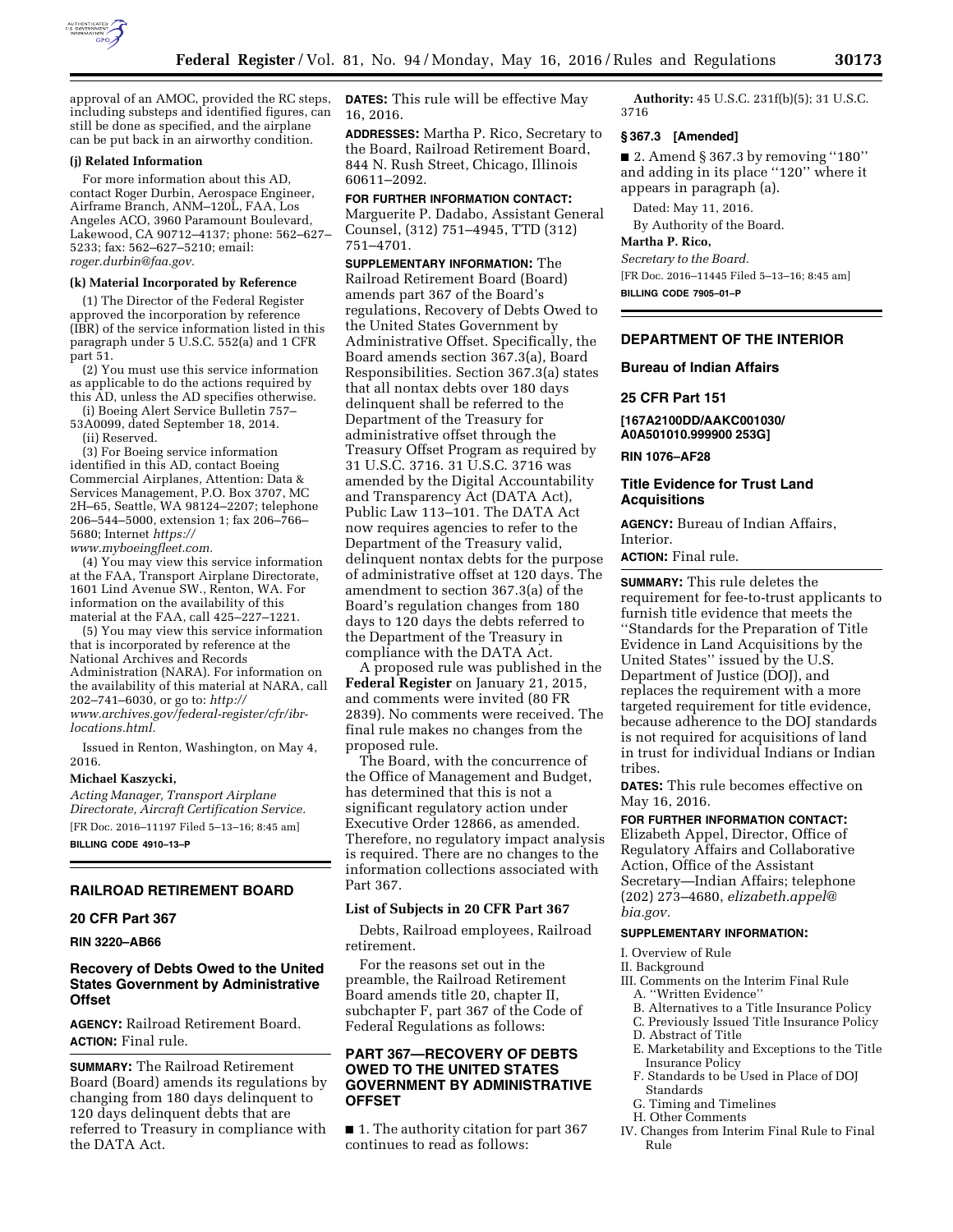- V. Applicability of New Rule
- VI. Procedural Requirements A. Regulatory Planning and Review (E.O. 12866 and 13563)
	- B. Regulatory Flexibility Act
	- C. Small Business Regulatory Enforcement Fairness Act
	- D. Unfunded Mandates Reform Act
	- E. Takings (E.O. 12630)
	- F. Federalism (E.O. 13132)
	- G. Civil Justice Reform (E.O. 12988) H. Consultation with Indian Tribes (E.O.
	- 13175)
	- I. Paperwork Reduction Act
	- J. National Environmental Policy Act
	- K. Information Quality Act
	- L. Effects on the Energy Supply (E.O. 13211)
	- M. Administrative Procedure Act

#### **I. Overview of Rule**

This rule replaces the ''Standards for the Preparation of Title Evidence in Land Acquisitions by the United States'' issued by DOJ (DOJ standards) with a more targeted title evidence standard. Under the new standard, applicants must furnish a deed evidencing that the applicant has ownership, or a written sales contract or written statement from the transferor that the applicant will have ownership. Applicants must also submit either (1) a current title insurance commitment; or (2) the policy of title insurance issued at the time of the applicant's or current owner's acquisition of the interest and an abstract dating from the time the interest was acquired. This rule does not preclude applicants from having title confirmed pursuant to all requirements of DOJ standards (as those standards apply in the land-into-trust context) if the applicant so chooses.

The rule continues the current requirement that title evidence must be submitted and reviewed by the Department of the Interior (Department) before title is transferred. The rule continues to provide that the Secretary has discretion to require the elimination of any liens, encumbrances, or infirmities prior to acceptance in trust. The rule also continues the practice of requiring the elimination of any legal claims, including but not limited to liens, mortgages, and taxes, determined by the Secretary to make title unmarketable, prior to acceptance in trust.

### **II. Background**

Section 5 of the Indian Reorganization Act (IRA) is the primary authority providing the Secretary of the Interior (Secretary) with discretion to acquire land in trust for individual Indians or Indian tribes. *See* 25 U.S.C. 465. Congress has also enacted other statutes that authorize the discretionary acquisition of lands for specific tribes.

The Department's regulations at 25 CFR part 151 establish the process for discretionary trust acquisitions pursuant to section 465 and other statutory authority. Section 151.13 of the regulations published in 1980 required the applicant to furnish title evidence meeting the DOJ standards if the Secretary determines to approve a feeto-trust application.

On March 1, 2016, BIA published an interim final rule deleting the requirement for the applicant to furnish title evidence meeting DOJ standards because those standards are not required for acquisitions of land in trust for individual Indians or Indian tribes. *See*  81 FR 10477. On April 15, 2016, BIA delayed the effective date of the rule to May 16, 2016 to allow BIA time to publish technical revisions. *See* 81 FR 22183. This rule provides those technical revisions.

# **III. Comments on the Interim Final Rule**

The BIA received 13 comments in response to the interim final rule, most asking questions seeking clarification of the regulatory text. Several commenters supported the rule, but requested clarification. Commenters who opposed the rule stated that the current DOJ standards are necessary to protect the public, including adjoining landowners and other third parties, and protect against conflicts of interest, and that DOJ standards are more reliable and less costly.

After careful consideration of the comments and applying its own experience in reviewing fee-to-trust applications and title evidence, BIA has determined that the final rule provides sufficient standards to protect the United States. The purpose of title evidence requirements is to ensure that the Tribe has marketable title to convey to the United States, thereby protecting the United States. *See Crest-Dehesa-Granite Hills-Harbison Canyon Subregional Planning Group* v. *Acting Pacific Regional Director,* 61 IBIA 208, 216 (2015). The rule revisions allow for a less costly alternative to providing a title insurance policy under DOJ standards, while still ensuring sufficient evidence of good title. The following are summaries of the substantive points made in these comments, and the Department's responses.

#### *A. ''Written Evidence''*

Several commenters requested clarification of what ''written evidence'' is required by paragraphs (a)(1) and (a)(2) of the interim final rule. In paragraph (a)(1), the interim final rule required ''written evidence of the

applicant's title or that title will be transferred to the United States on behalf of the applicant to complete the acquisition in trust.'' In paragraph (a)(2), the interim final rule required ''written evidence of how title was acquired by the applicant or current owner.'' Commenters stated that it appeared the same evidence may satisfy both (a)(1) and (a)(2), in the form of the applicant's deed. To clarify, the final rule specifies that the written evidence must be a deed or other conveyance instrument providing evidence of the applicant's title. The final rule also specifies that if the applicant does not yet have title, the written evidence must be: (1) A deed or other conveyance instrument providing evidence of the transferor's title; and (2) a written agreement or affidavit from the transferor demonstrating that title will be transferred to the United States on behalf of the applicant to complete the acquisition in trust.

A few commenters also noted that (a)(1) and (a)(2) appeared to impose redundant requirements. The final rule addresses this comment by deleting (a)(2), because the specified written evidence required by (a)(1) will necessarily also serve as evidence of how the applicant or current owner acquired title.

### *B. Alternatives to a Title Insurance Policy*

A commenter requested clarification of paragraph (b)'s requirement for a ''current title insurance commitment'' to confirm that no title insurance policy needs to be purchased in the name of the U.S. in trust for the applicant. The commenter is correct that no title insurance policy needs to be purchased if the applicant provides a current title insurance commitment. Also, if the applicant or current owner already obtained a title insurance policy when they acquired the land, the applicant need not purchase a new title insurance policy if they provide the previously issued policy and an abstract of title dating from the time the land was acquired by the applicant or current owner to the present. No clarification to the rule was made in response to this comment because the rule already states the alternatives to purchasing a title insurance policy.

Another commenter noted that, because the rule requires only the commitment to issue title insurance rather than an actual title insurance policy, that title companies may stop issuing commitments without a final title policy. For BIA's purposes, the title commitment is sufficient evidence and, in recognition that there is an extra cost imposed for obtaining the actual title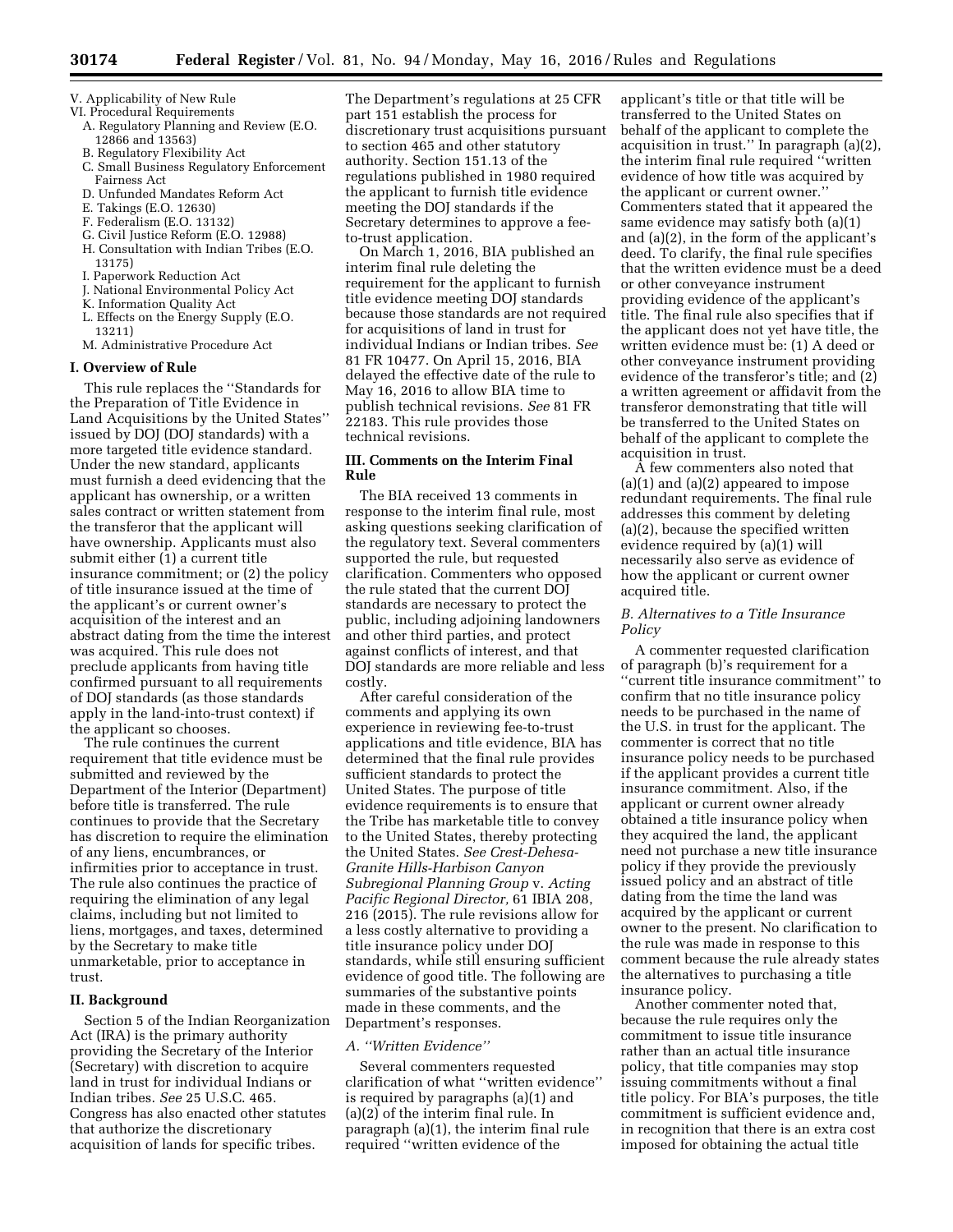insurance policy, the rule requires only the title commitment. Currently, title companies generally will issue a commitment without requiring the purchase of an actual policy; the possibility that title companies may require the purchase of an actual policy in the future does not provide a basis for BIA to require the policy. An insurance policy is not required if the applicant is proceeding with a title commitment, but applicants may choose to purchase a policy if they so desire; the rule does not prevent them from doing so.

# *C. Previously Issued Title Insurance Policy*

A commenter requested clarification of the requirement for ''the policy of title insurance issued at the time of the applicant's or current owner's acquisition of the land and an abstract of title dating from the time the land was acquired by the applicant or current owner.'' This commenter stated that an existing title insurance policy may not have been issued at the time of the acquisition, and suggested revising the provision to simply state ''the policy of title insurance issued to the applicant or current owner.'' The final rule incorporates this suggestion and clarifies that the abstract must address the time period beginning when the insurance policy was issued to the applicant or current owner.

One commenter asked whether BIA, and the Office of the Solicitor, will still require a current title commitment, even when the applicant provides the previously issued policy and abstract. Upon the effective date of the rule, the BIA and Office of the Solicitor will require only the title evidence listed in the rule.

# *D. Abstract of Title*

A commenter requested clarification as to whether the requirement for an abstract of title is intended to address title going forward rather than backward, and if so, that it would not be a title abstract in the traditional sense because the abstract would reflect only the current owner. The final rule clarifies that the requirement is intended to address title going forward, by adding ''to the present.'' The commenter is correct that the abstract of title will be straightforward, and may only reflect the current owner, but the abstract will serve the purpose of confirming the current owner's

ownership and showing whether any liens, encumbrances, or infirmities have been placed on title prior to acceptance in trust, in lieu of requiring the applicant to purchase a new title commitment.

## *E. Marketability and Exceptions to the Title Insurance Policy*

A commenter requested clarification on what ''marketability'' means. The commenter also asked how BIA will address reversionary clauses and defeasible title issues and their effect on marketability. The final rule makes no substantive change to the provision allowing BIA to require the elimination of any such liens, encumbrances, or infirmities if BIA determines they make title to the land unmarketable. Likewise, the final rule makes no substantive change to the meaning of ''unmarketable.''

A commenter suggested the rule explain that the deed will not be recorded until exceptions to the title insurance policy are satisfied. The final rule does not include this explanation because it is inaccurate. There is no requirement that all exceptions be eliminated. The Department reviews and makes a determination on each exception as to whether it must be eliminated, and does not require the elimination of exceptions that do not affect the title to the land.

# *F. Standards To Be Used in Place of DOJ Standards*

A few commenters requested more specifics as to what title standards the Department will apply in lieu of the DOJ standards. For example, one commenter asked whether the Department will still require applicants to use the American Land Title Association (ALTA) U.S. policy form in those cases in which the applicant chooses to obtain title insurance. The BIA has updated the feeto-trust handbook to ensure it is consistent with this final rule. The revised version of the fee-to-trust handbook specifies that, if the applicant chooses to submit title insurance, it should use the most current version of the ALTA U.S. policy form. A commenter also asked how the Department will determine who is qualified to provide title evidence, in lieu of the DOJ standards. The revised fee-to-trust handbook specifies that the Department will look to the appropriate licensing authority for qualifications. A

commenter also asked what type of deed will be required to convey title to the U.S. on behalf of the applicant. The Department will continue the approach it has taken in the past (requiring a warranty deed in nearly all instances), specified in the revised fee-to-trust handbook.

A commenter asked whether the Department will look to State laws for guidance. The Department relies on national standards, as set out in the rule and revised fee-to-trust handbook, rather than State laws, with regard to the Department's decision whether to approve title.

# *G. Timing and Timelines*

One commenter requested stating that the applicant need not provide title evidence until after the Secretary makes the decision to take the land into trust. The final rule only addresses what title evidence is required, it is not intended to change the Department's process or timing.

One commenter suggested imposing timelines on the Department's issuance of preliminary and final title opinions. The final rule does not incorporate this suggestion because there are too many variables to establish a definitive timeframe for preparation of these documents.

### *H. Other Comments*

A few commenters suggested edits that were beyond the scope of the interim final rule. One Tribal commenter noted the difficulty in obtaining title insurance policies in California and suggested actions the Department could take to educate title insurance companies. Another commenter suggested adding a requirement to obtain State approval to transfer jurisdiction of land being taken into trust. These comments are outside the scope of this rulemaking.

A commenter also stated that the revision is not appropriate for an interim final rule. The Department disagrees because the rule is a targeted, procedural improvement.

## **IV. Changes From Interim Final Rule to Final Rule**

As described above, the final rule includes edits to the interim final rule for clarification. The edits are summarized in the table below:

| Former rule                                                                                                                                             | Interim final rule | New rule<br>(effective May 16, 2016) |
|---------------------------------------------------------------------------------------------------------------------------------------------------------|--------------------|--------------------------------------|
| The Secretary will require title evidence meet- Requires the following in lieu of the DOJ Clarifies "written evidence" to be:<br>ing the DOJ standards. | standards:.        |                                      |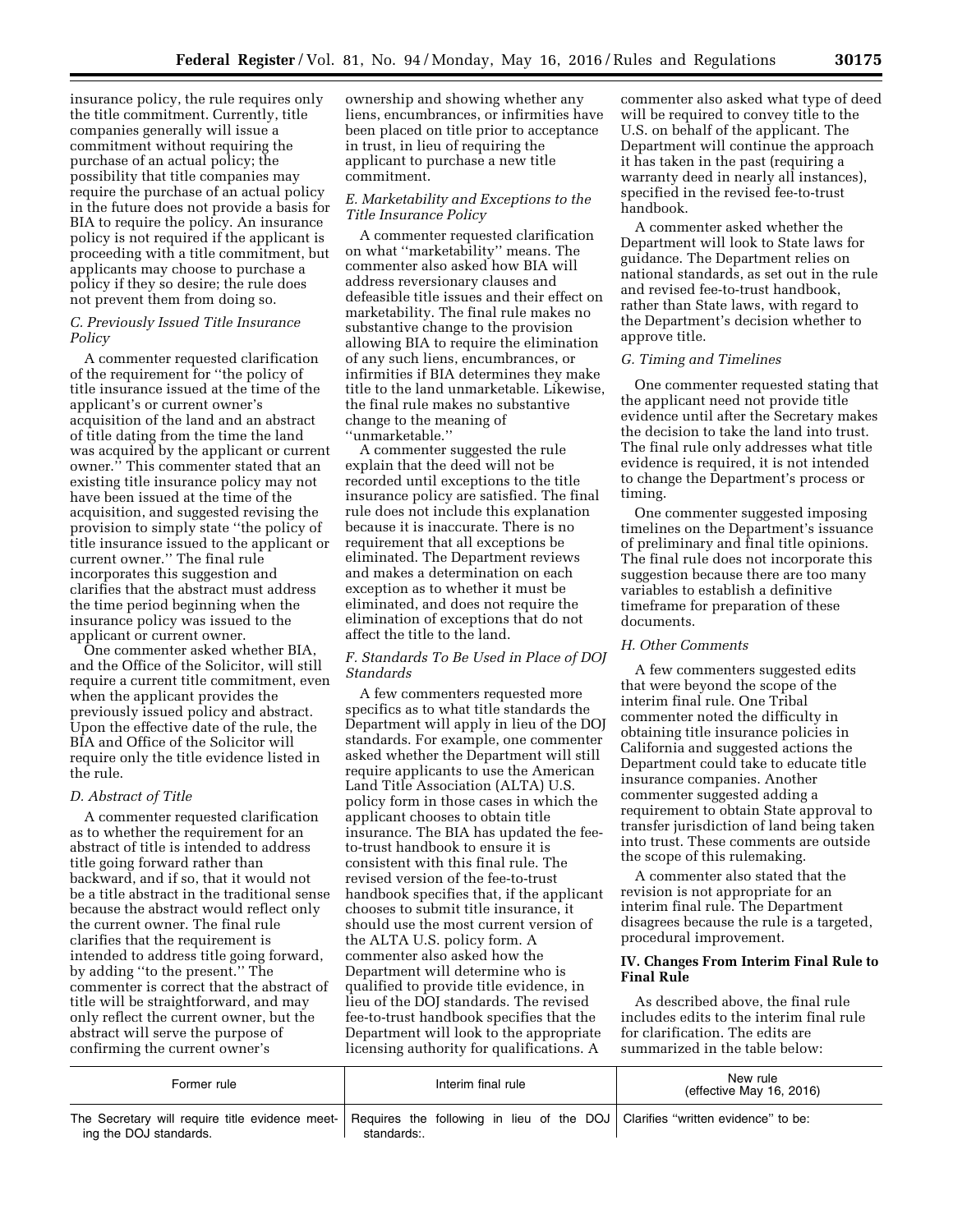| Former rule                                                                                                                                          | Interim final rule                                                                                                                                                                | New rule<br>(effective May 16, 2016)                                                                                                                                                                       |
|------------------------------------------------------------------------------------------------------------------------------------------------------|-----------------------------------------------------------------------------------------------------------------------------------------------------------------------------------|------------------------------------------------------------------------------------------------------------------------------------------------------------------------------------------------------------|
|                                                                                                                                                      | (1) Written evidence of the applicant's title or<br>that title will be transferred to the United<br>States on behalf of the applicant to com-<br>plete the trust acquisition; and | (1) Applicant's deed; or                                                                                                                                                                                   |
|                                                                                                                                                      | (2) written evidence of how the applicant or<br>current owner acquired title; and                                                                                                 | (2) If the applicant does not yet have title, the<br>transferor's deed and a written statement<br>from the transferee that it will transfer title<br>to the United States on behalf of the appli-<br>cant. |
|                                                                                                                                                      | $(3)$ either:                                                                                                                                                                     | Deletes the requirement for written evidence<br>of how the applicant or current owner ac-<br>quired title.                                                                                                 |
|                                                                                                                                                      | (i) A current title insurance commitment; or                                                                                                                                      | Clarifies that the abstract must cover the time<br>period beginning when the land was ac-<br>quired by the applicant or current owner up<br>to the present.                                                |
|                                                                                                                                                      | (ii) a previously issued title insurance policy<br>and abstract dating from the time the land<br>was acquired to the present.                                                     | Allows applicant to choose to provide evi-<br>dence meeting the DOJ standards in lieu of<br>the current title commitment or policy and<br>abstract.                                                        |
| The Secretary will notify the applicant of any<br>liens, encumbrances, or infirmities which may<br>exist.                                            | Adds that the Secretary may seek additional<br>information from the applicant if needed to<br>address the issues.                                                                 | No change from interim final rule.                                                                                                                                                                         |
| The Secretary may require elimination of liens,<br>encumbrances, infirmities prior to taking final<br>approval action on the acquisition.            |                                                                                                                                                                                   | No change from interim final rule.                                                                                                                                                                         |
| The Secretary shall require elimination prior to<br>such approval if the liens, encumbrances, or<br>infirmities make title to the land unmarketable. |                                                                                                                                                                                   | No change from interim final rule.                                                                                                                                                                         |

### **V. Applicability of New Rule**

As the preamble to the interim final rule stated, this rule will apply to all trust applications submitted after the effective date. This rule will also apply to trust applications that are pending and for which the Preliminary Title Opinion has not yet been prepared by the Office of the Solicitor as of the effective date. However, if applicants have already submitted evidence meeting the DOJ standards, they need not re-submit evidence pursuant to this rule. This rule will not apply to trust applications that are pending and for which the Preliminary Title Opinion has already been prepared by the Office of the Solicitor as of the effective date.

BIA has updated its fee-to-trust handbook to incorporate changes required by the new rule. The handbook is available at: *[http://www.bia.gov/cs/](http://www.bia.gov/cs/groups/xraca/documents/text/idc1-024504.pdf) [groups/xraca/documents/text/idc1-](http://www.bia.gov/cs/groups/xraca/documents/text/idc1-024504.pdf) [024504.pdf.](http://www.bia.gov/cs/groups/xraca/documents/text/idc1-024504.pdf)* 

## **VI. Procedural Requirements**

# *A. Regulatory Planning and Review (E.O. 12866 and 13563)*

Executive Order 12866 provides that the Office of Information and Regulatory Affairs in the Office of Management and Budget will review all significant rules. The Office of Information and Regulatory Affairs has determined that this rule is not significant.

Executive Order 13563 reaffirms the principles of E.O. 12866 while calling for improvements in the Nation's regulatory system to promote predictability, to reduce uncertainty, and to use the best, most innovative, and least burdensome tools for achieving regulatory ends. The executive order directs agencies to consider regulatory approaches that reduce burdens and maintain flexibility and freedom of choice for the public where these approaches are relevant, feasible, and consistent with regulatory objectives. E.O. 13563 emphasizes further that regulations must be based on the best available science and that the rulemaking process must allow for public participation and an open exchange of ideas. We have developed this rule in a manner consistent with these requirements.

#### *B. Regulatory Flexibility Act*

The Department of the Interior certifies that this document will not have a significant economic effect on a substantial number of small entities under the Regulatory Flexibility Act (5 U.S.C. 601 *et seq.*). It does not change current funding requirements or regulate small entities.

#### *C. Small Business Regulatory Enforcement Fairness Act*

This rule is not a major rule under 5 U.S.C. 804(2), the Small Business

Regulatory Enforcement Fairness Act. It will not result in the expenditure by State, local, or Tribal governments, in the aggregate, or by the private sector of \$100 million or more in any one year. The rule will not result in a major increase in costs or prices for consumers, individual industries, Federal, State, or local government agencies, or geographic regions. Nor will this rule have significant adverse effects on competition, employment, investment, productivity, innovation, or the ability of the U.S.-based enterprises to compete with foreign-based enterprises. This rule removes the requirement for title evidence to comply with DOJ standards and replaces this requirement with a more targeted requirement for title evidence; it will not result in additional expenditures by any entity.

# *D. Unfunded Mandates Reform Act*

This rule does not impose an unfunded mandate on State, local, or tribal governments or the private sector of more than \$100 million per year. The rule does not have a significant or unique effect on State, local, or tribal governments or the private sector. A statement containing the information required by the Unfunded Mandates Reform Act (2 U.S.C. 1531 *et seq.*) is not required.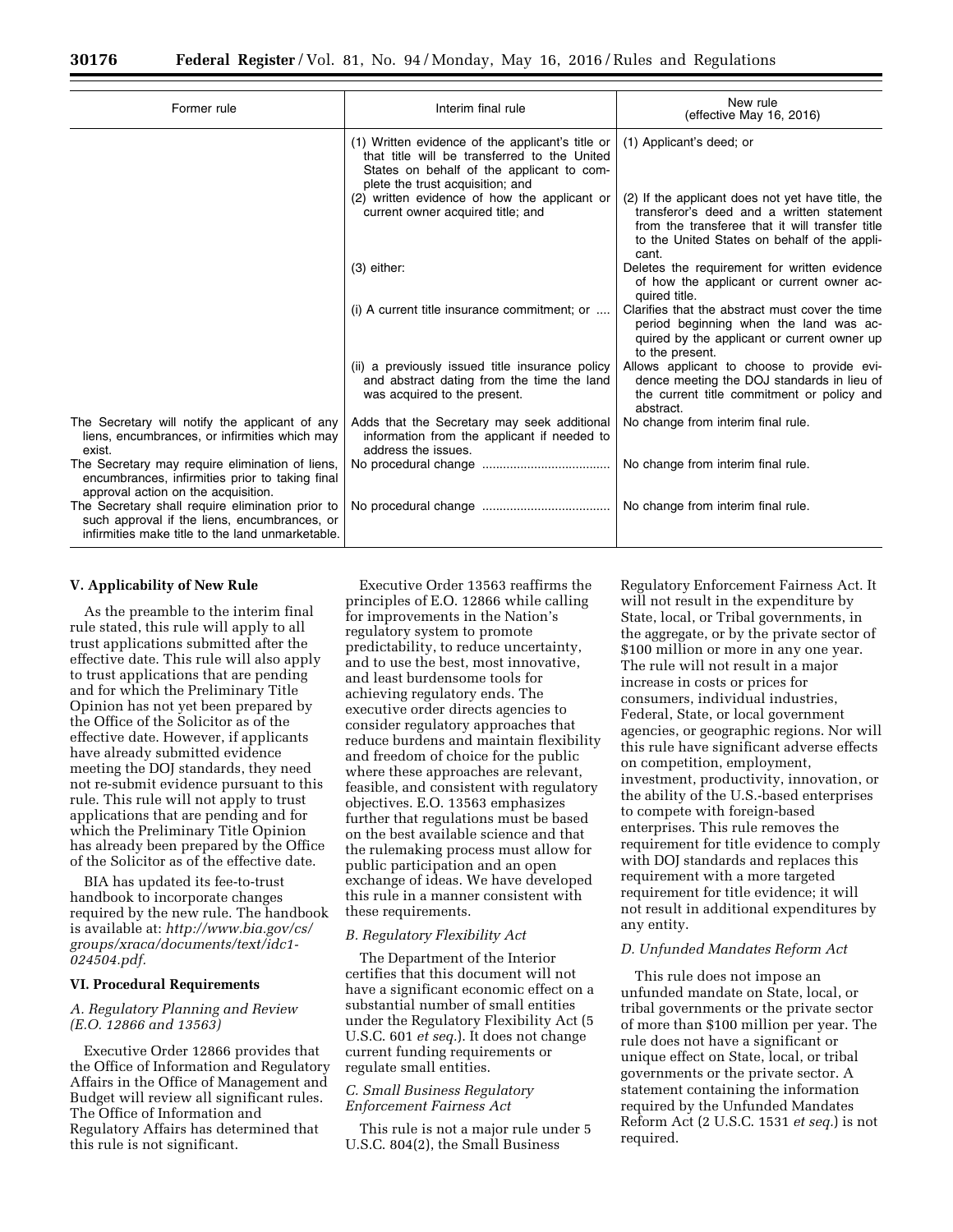# *E. Takings (E.O. 12630)*

Under the criteria in Executive Order 12630, this rule does not affect individual property rights protected by the Fifth Amendment nor does it involve a compensable ''taking.'' A takings implication assessment is not required.

# *F. Federalism (E.O. 13132)*

Under the criteria in Executive Order 13132, this rule has no substantial direct effect on the States, on the relationship between the national government and the States, or on the distribution of power and responsibilities among the various levels of government. This rule removes the requirement for title evidence to comply with DOJ standards and replaces this requirement with a more targeted requirement for title evidence; it does not affect States or the relationship with States in any way.

### *G. Civil Justice Reform (E.O. 12988)*

This rule complies with the requirements of Executive Order 12988. Specifically, this rule has been reviewed to eliminate errors and ambiguity and written to minimize litigation; and is written in clear language and contains clear legal standards.

# *H. Consultation With Indian Tribes (E.O. 13175)*

In accordance with the President's memorandum of April 29, 1994, ''Government-to-Government Relations with Native American Tribal Governments,'' Executive Order 13175 (59 FR 22951, November 6, 2000), and 512 DM 2, we have evaluated the potential effects on federally recognized Indian Tribes and Indian trust assets and have determined there is no ''substantial direct effect'' on Tribes, on the relationship between the Federal Government and Tribes, or on the distribution of power and responsibilities between the Federal Government and Indian tribes. The rule will affect Tribes who apply to take land into trust, in that the rule removes unnecessary submissions of documentation. However, the rule does not have a substantial direct effect on Tribes because Tribes can still submit evidence meeting the DOJ title standards should they so choose and allowing the option of submitting a past title insurance policy and an abstract of title is intended to be less burdensome than the existing rule. The Department is committed to meaningful consultation with Tribes on substantive matters that have a substantial direct effect on Tribes, in accordance with E.O. 13175 and the Department of the Interior

Policy on Consultation with Indian Tribes.

# *I. Paperwork Reduction Act*

This information collection for trust land applications is authorized by OMB Control Number 1076–0100, with an expiration of 08/31/16. The elimination of the requirement to comply with DOJ standards is not expected to have a quantifiable effect on the hour burden estimate for the information collection, but BIA will review whether its current estimates are affected by this change at the next renewal.

#### *J. National Environmental Policy Act*

This rule does not constitute a major Federal action significantly affecting the quality of the human environment. A detailed statement under the National Environmental Policy Act of 1969 (NEPA) is not required because the rule is covered by a categorical exclusion. This rule is excluded from the requirement to prepare a detailed statement because it is a regulation of an administrative nature. (For further information, see 43 CFR 46.210(i).) We have also determined that the rule does not involve any of the extraordinary circumstances listed in 43 CFR 46.215 that would require further analysis under NEPA.

## *K. Information Quality Act*

In developing this rule we did not conduct or use a study, experiment, or survey requiring peer review under the Information Quality Act (Pub. L. 106– 554).

### *L. Effects on the Energy Supply (E.O. 13211)*

This rule is not a significant energy action under the definition in Executive Order 13211. A Statement of Energy Effects is not required.

## *M. Administrative Procedure Act*

We published an interim final rule with a request for comment without prior notice and comment, as allowed under 5 U.S.C. 553(b)(B). Under section 553(b)(B), we find that prior notice and comment are unnecessary because this is a minor, technical action that eliminates an unnecessary requirement. This rule removes the unnecessary requirement that the title evidence the applicant submits must comply with DOJ standards for title evidence. Delay in publishing this rule would unnecessarily continue imposing the unnecessary requirement on applicants and would therefore be contrary to the public interest. We stated that we would review comments and initiate a proposed rulemaking, revise, or

withdraw the rule. Because the comments we received were primarily seeking clarifications, we have chosen to revise the rule with requested clarifications.

## **List of Subjects in 25 CFR Part 151**

Indians—lands, Reporting and recordkeeping requirements.

For the reasons given in the preamble, the interim rule amending 25 CFR part 151 which was published at 81 FR 10477 on March 1, 2016, is adopted as a final rule with the following change:

## **PART 151—LAND ACQUISITIONS**

■ 1. The authority citation for part 151 continues to read as follows:

**Authority:** R.S. 161: 5 U.S.C. 301. Interpret or apply 46 Stat. 1106, as amended; 46 Stat.1471, as amended; 48 Stat. 985, as amended; 49 Stat. 1967, as amended, 53 Stat. 1129; 63 Stat. 605; 69 Stat. 392, as amended; 70 Stat. 290, as amended; 70 Stat. 626; 75 Stat. 505; 77 Stat. 349; 78 Stat. 389; 78 Stat. 747; 82 Stat. 174, as amended, 82 Stat. 884; 84 Stat. 120; 84 Stat. 1874; 86 Stat. 216; 86 Stat. 530; 86 Stat. 744; 88 Stat. 78; 88 Stat. 81; 88 Stat. 1716; 88 Stat. 2203; 88 Stat. 2207; 25 U.S.C. 2, 9, 409a, 450h, 451, 464, 465, 487, 488, 489, 501, 502, 573, 574, 576, 608, 608a, 610, 610a, 622, 624, 640d–10, 1466, 1495, and other authorizing acts.

■ 2. Revise § 151.13 to read as follows:

## **§ 151.13 Title review.**

(a) If the Secretary determines that she will approve a request for the acquisition of land from unrestricted fee status to trust status, she shall require the applicant to furnish title evidence as follows:

(1) The deed or other conveyance instrument providing evidence of the applicant's title or, if the applicant does not yet have title, the deed providing evidence of the transferor's title and a written agreement or affidavit from the transferor, that title will be transferred to the United States on behalf of the applicant to complete the acquisition in trust; and

(2) Either:

(i) A current title insurance commitment; or

(ii) The policy of title insurance issued to the applicant or current owner and an abstract of title dating from the time the policy of title insurance was issued to the applicant or current owner to the present.

(3) The applicant may choose to provide title evidence meeting the title standards issued by the U.S. Department of Justice, in lieu of the evidence required by paragraph (a)(2) of this section.

(b) After reviewing submitted title evidence, the Secretary shall notify the